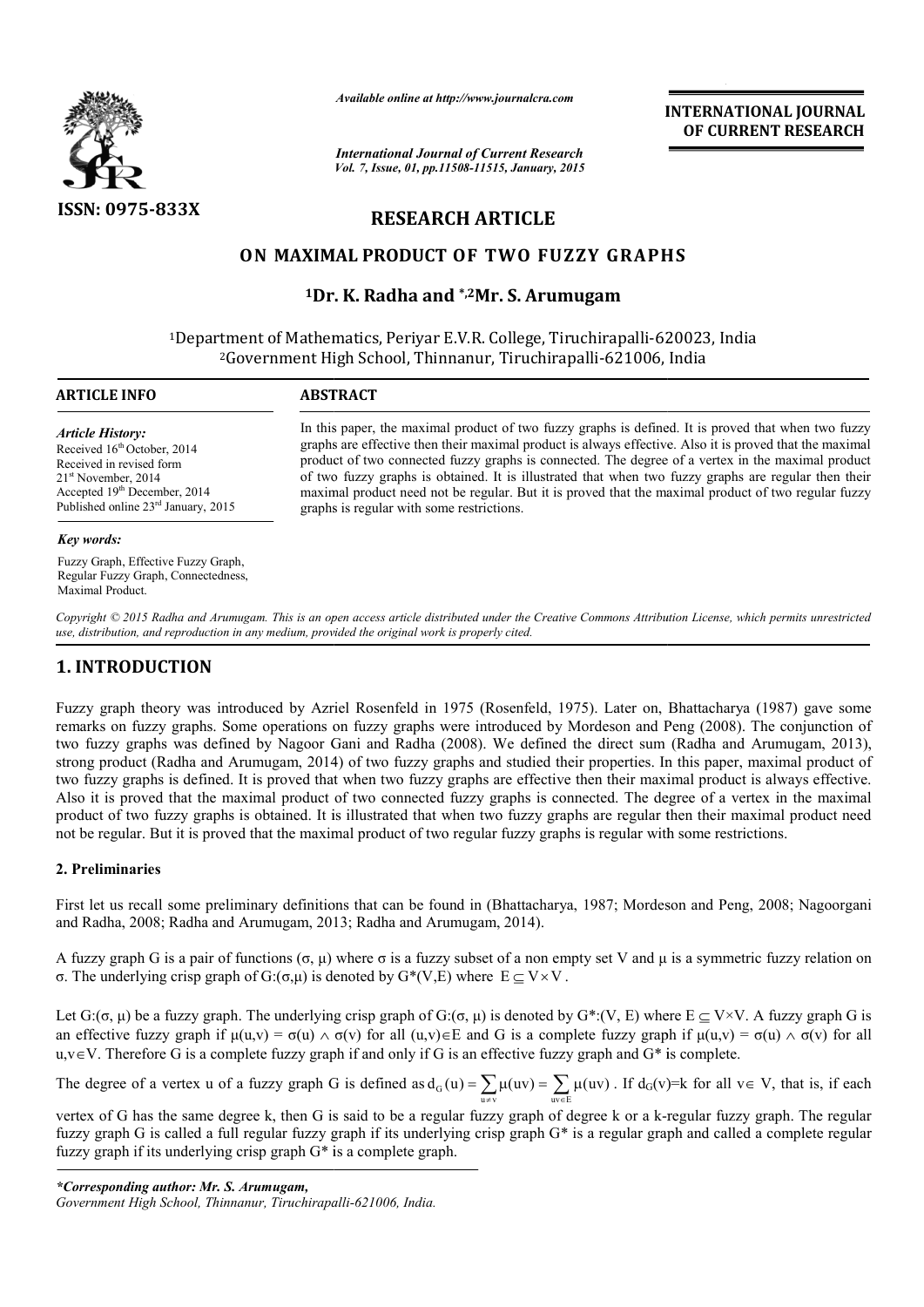# **3. Maximal product**

# **3.1Definition**

Let  $G_1: (\sigma_1, \mu_1)$  and  $G_2: (\sigma_2, \mu_2)$  denote two fuzzy graphs with underlying crisp graphs  $G_1^*: (V_1, E_1)$  and  $G_2^*: (V_2, E_2)$  respectively. Define G:(σ, μ), where  $\sigma = \sigma_1 * \sigma_2$  and  $\mu = \mu_1 * \mu_2$ , with underlying crisp graph G\*: (V, E) where V = V<sub>1</sub> × V<sub>2</sub> and E = {(u<sub>1</sub>, v<sub>1</sub>)(u<sub>2</sub>,  $v_2$ ) / u<sub>1</sub>= u<sub>2</sub>,  $v_1$   $v_2 \in E_2$  or  $v_1 = v_2, u_1$  u<sub>2</sub> $\in E_1$  }, by  $\sigma(u_1, v_1) = \sigma_1(u_1) \vee \sigma_2(v_1)$ , for all  $(u_1, v_1) \in V_1 \times V_2$  and

$$
\mu((u_1, v_1)(u_2, v_2)) = \begin{cases} \sigma_1(u_1) \vee \mu_2(v_1v_2), \text{if } u_1 = u_2, v_1v_2 \in E_2 \\ \mu_1(u_1u_2) \vee \sigma_2(v_1), \text{if } v_1 = v_2, u_1u_2 \in E_1 \end{cases}
$$

Case(i)If  $u_1 = u_2$  and  $v_1 v_2 \in E_2$  then,  $\mu((u_1, v_1)(u_2, v_2)) = \sigma_1(u_1) \vee \mu_2(v_1 v_2) \le \sigma_1(u_1) \vee (\sigma_2(v_1) \wedge \sigma_2(v_2))$ =  $(\sigma_1(u_1) \vee \sigma_2(v_1)) \wedge (\sigma_1(u_1) \vee \sigma_2(v_2)) = \sigma(u_1, v_1) \wedge \sigma(u_2, v_2).$ 

 $\text{Case}(ii)$   $\text{If } u_1 u_2 \in E_1 \text{ and } v_1 = v_2 \text{ then, } \mu((u_1, v_1)(u_2, v_2)) = \mu_1(u_1 u_2) \vee \sigma_2(v_1) \leq (\sigma_1(u_1) \wedge \sigma_1(u_2)) \vee \sigma_2(v_1)$ =  $(\sigma_1(u_1) \vee \sigma_2(v_1)) \wedge (\sigma_1(u_2) \vee \sigma_2(v_1)) = \sigma(u_1, v_1) \wedge \sigma(u_2, v_2).$ 

Hence  $\mu((u_1, v_1)(u_2, v_2)) \leq \sigma(u_1, v_1) \wedge \sigma(u_2, v_2)$ . Therefore,  $G(\sigma, \mu)$  is a fuzzy graph. This is called the maximal product of the fuzzy graphs  $G_1$  and  $G_2$  and denoted by  $G_1 * G_2$ .

# **3.2 Example**

The following Figure 1 illustrates the maximal product  $G_1*G_2$  of the two fuzzy graphs  $G_1$  and  $G_2$ .



**Fig. 1.**

# **3.3 Theorem**

The maximal product of two effective fuzzy graphs is an effective fuzzy graph.

### **Proof:**

Let  $G_1: (\sigma_1, \mu_1)$  and  $G_2: (\sigma_2, \mu_2)$  be effective fuzzy graphs.

Then  $\mu_1(u_1u_2) = \sigma_1(u_1) \wedge \sigma_1(u_2)$  for any  $u_1u_2 \in E_1$  and  $\mu_2(v_1v_2) = \sigma_2(v_1) \wedge \sigma_2(v_2)$  for any  $v_1v_2 \in E_2$ . Then proceeding as in the definition, Case(i)If  $u_1 = u_2$  and  $v_1 v_2 \in E_2$  then,  $\mu((u_1, v_1)(u_2, v_2)) = \sigma_1(u_1) \vee \mu_2(v_1 v_2) = \sigma_1(u_1) \vee (\sigma_2(v_1) \wedge \sigma_2(v_2))$ =  $(\sigma_1(u_1) \vee \sigma_2(v_1)) \wedge (\sigma_1(u_1) \vee \sigma_2(v_2)) = \sigma(u_1, v_1) \wedge \sigma(u_2, v_2).$ Case(ii)If  $u_1 u_2 \in E_1$  and  $v_1 = v_2$  then,  $\mu((u_1, v_1)(u_2, v_2)) = \mu_1(u_1 u_2) \vee \sigma_2(v_1) = (\sigma_1(u_1) \wedge \sigma_1(u_2)) \vee \sigma_2(v_1)$ =  $(\sigma_1(u_1) \vee \sigma_2(v_1)) \wedge (\sigma_1(u_2) \vee \sigma_2(v_1)) = \sigma(u_1, v_1) \wedge \sigma(u_2, v_2).$ Thus  $\mu((u_1, v_1)(u_2, v_2)) = \sigma(u_1, v_1) \wedge \sigma(u_2, v_2)$  for all edges in the maximal product. Hence  $G_1 * G_2$  is an effective fuzzy graph.

## **3.4 Example**

Consider the following Figure 2. The two fuzzy graphs  $G_1$  and  $G_2$  are effective fuzzy graphs and their maximal product  $G_1 * G_2$  is also an effective fuzzy graph.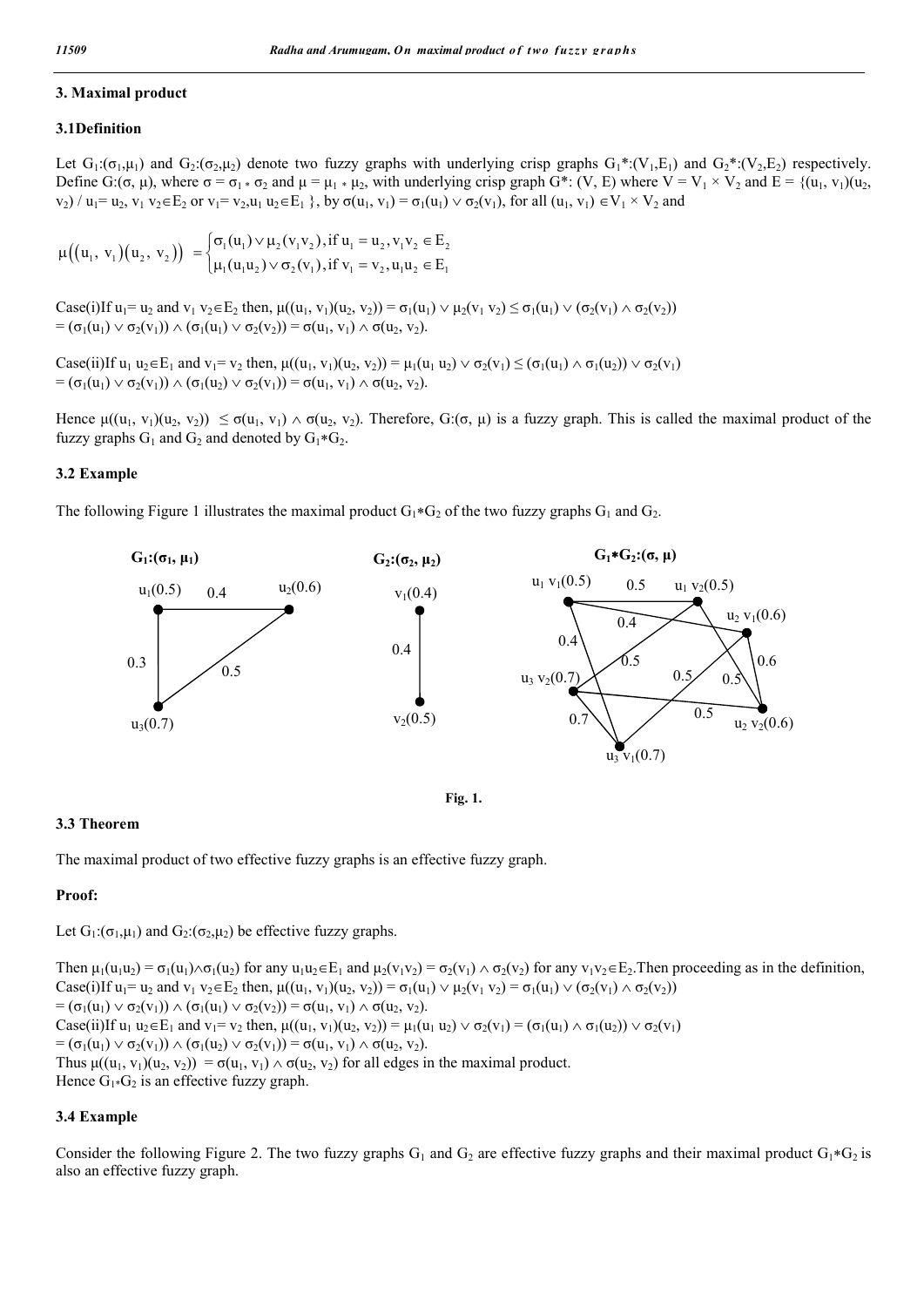

**Fig.2.**

But for the maximal product  $G_1 * G_2$  to be an effective fuzzy graph,  $G_1$  and  $G_2$  need not be effective fuzzy graphs. The following Figure 2(a) illustrates this



**Fig.2(a).**

#### **3.5 Theorem**

The maximal product of two connected fuzzy graphs is always a connected fuzzy graph.

#### **Proof**

Let  $G_1:(\sigma_1,\mu_1)$  and  $G_2:(\sigma_2,\mu_2)$  be two connected fuzzy graphs with underlying crisp graphs  $G_1^*:(V_1,E_1)$  and  $G_2^*(V_2,E_2)$ respectively. Let  $V_1 = \{u_1, u_2, \dots, u_m\}$  and  $V_2 = \{v_1, v_2, \dots, v_n\}$ . Then  $\mu_1^{\infty}(u_iu_j) > 0$  for all  $u_i, u_j \in V_1$  and  $\mu_2^{\infty}(v_iv_j) > 0$  for all  $v_i, v_j \in V_2$ .

The maximal product of  $G_1: (\sigma_1,\mu_1)$  and  $G_2: (\sigma_2,\mu_2)$  can be taken as  $G: (\sigma, \mu)$ . Now consider the 'm' sub graphs of G with the vertex sets  $\{u_i v_1, u_i v_2, \ldots, u_i v_n\}$  for  $i=1,2,\ldots, m$ . Each of these sub graphs of G is connected since the  $u_i$ 's are the same and since  $G_2$  is connected, each  $v_i$  is adjacent to at least one of the vertices in  $V_2$ . Also since  $G_1$  is connected, each  $u_i$  is adjacent to at least one of the vertices in  $V_1$ .

Therefore there exists at least one edge between any pair of the above 'm' sub graphs. Thus we have  $\mu^{\infty}((u_i, v_i) (u_k, v_l)) > 0$  for all  $(u_i, v_i)$   $(u_k, v_l) \in E$ . Hence G is a connected fuzzy graph.

#### **3.6 Remark**

The maximal product of two complete fuzzy graphs is not a complete fuzzy graph because we do not include the case  $u_1u_2 \in E_1$  and  $v_1v_2 \in E_2$  in the definition of the maximal product. Since every complete fuzzy graph is effective, from Theorem 3.3, we have the maximal product of two complete fuzzy graphs is an effective fuzzy graph. Consider the following Figure 3 where  $G_1$  and  $G_2$  are complete fuzzy graphs and their maximal product  $G_1 * G_2$  is an effective fuzzy graph.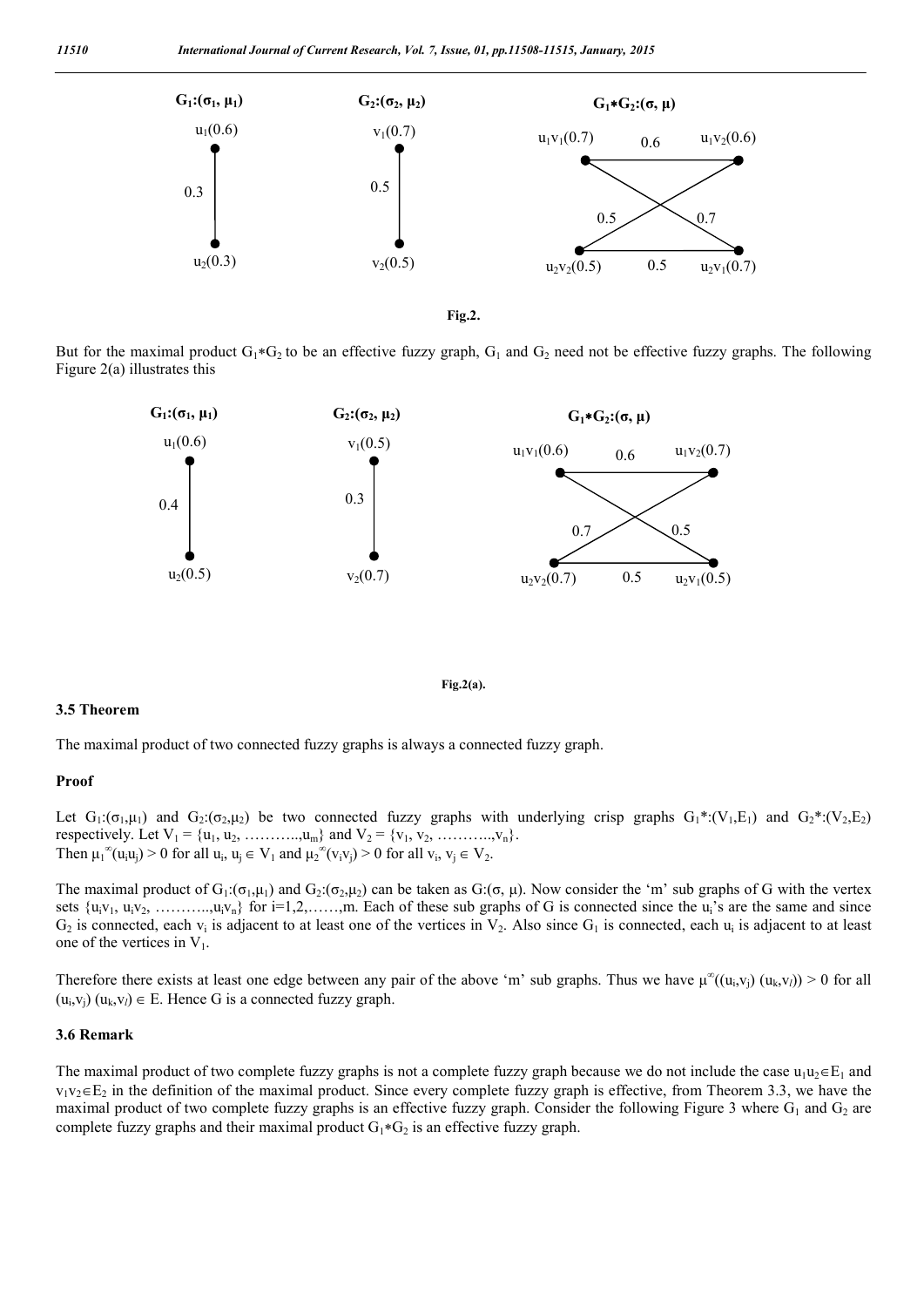

**Fig.3.**

#### **4. Degree of a vertex in the maximal product**

The degree of any vertex in the maximal product  $G_1 * G_2$  of the fuzzy graph  $G_1: (\sigma_1,\mu_1)$  with  $G_2: (\sigma_2,\mu_2)$  is given by,

$$
d_{G_1 * G_2}(u_i, v_j) = \sum_{u_i u_k \in E_1, v_j = v_\ell} \mu_1(u_i u_k) \vee \sigma_2(v_j) + \sum_{u_i = u_k, v_j v_\ell \in E_2} \sigma_1(u_i) \vee \mu_2(v_j v_\ell) \ .
$$

#### **4.1 Notation**

The relation  $\sigma_1 \leq \sigma_2$  means that  $\sigma_1(u) \leq \sigma_2(v)$  for every  $u \in V_1$  and for every  $v \in V_2$  where  $\sigma_i$  is a fuzzy subset of  $V_i$ , i =1,2.

# **4.2 Theorem**

If  $G_1: (\sigma_1, \mu_1)$  and  $G_2: (\sigma_2, \mu_2)$  are two fuzzy graphs such that  $\sigma_1 \leq \mu_2$  then the degree of any vertex in the maximal product of the two fuzzy graphs is given by,

$$
d_{G_1 * G_2}(u_i, v_j) = d_{G_1^*}(u_i) \sigma_2(v_j) + d_{G_2}(v_j).
$$

#### **Proof:**

If  $G_1: (\sigma_1, \mu_1)$  and  $G_2: (\sigma_2, \mu_2)$  are two fuzzy graphs such that  $\sigma_1 \leq \mu_2$  then  $\sigma_2 \geq \mu_1$ .

Then the degree of any vertex in the maximal product is given by,

$$
\begin{aligned} d_{_{G_1\ast G_2}}(u_i,v_j) & = \sum_{u_iu_k\in E_1,v_j=v_\ell} \mu_1(u_iu_k) \vee \sigma_2(v_j) + \sum_{u_i=u_k,v_jv_\ell\in E_2} \sigma_1(u_i) \vee \mu_2(v_jv_\ell) \\ & = \sum_{u_iu_k\in E_1,v_j=v_\ell} \sigma_2(v_j) + \sum_{u_i=u_k,v_jv_\ell\in E_2} \mu_2(v_jv_\ell) \\ & = d_{_{G_1^*}}(u_i) \sigma_2(v_j) + d_{_{G_2}}(v_j). \end{aligned}
$$

### **4.3 Theorem**

If G<sub>1</sub>:(σ<sub>1</sub>,μ<sub>1</sub>) and G<sub>2</sub>:(σ<sub>2</sub>,μ<sub>2</sub>) are two fuzzy graphs such that σ<sub>1</sub>  $\leq$  μ<sub>2</sub> and σ<sub>2</sub> is a constant function of value 'c', then the degree of any vertex in the maximal product of the two fuzzy graphs is given by,

$$
d_{G_1 * G_2}(u_i, v_j) = d_{G_1^*}(u_i) c + d_{G_2}(v_j).
$$

#### **Proof:**

Let  $G_1: (\sigma_1, \mu_1)$  and  $G_2: (\sigma_2, \mu_2)$  be two fuzzy graphs such that  $\sigma_1 \leq \mu_2$  and  $\sigma_2$  is a constant function of value 'c'. Also,  $\sigma_1 \leq \mu_2$  implies that  $\sigma_2 \geq \mu_1$ .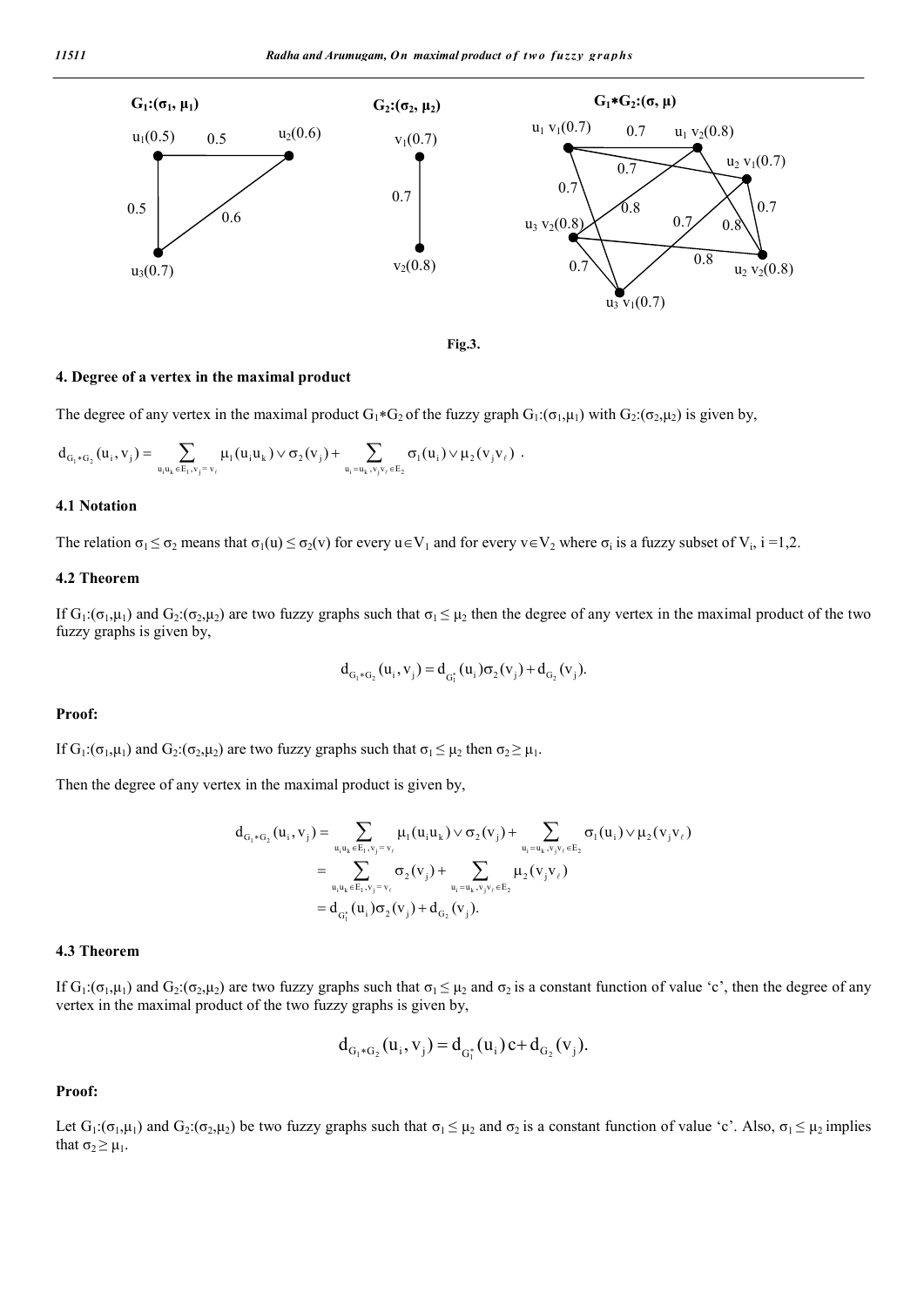Then the degree of any vertex in the maximal product is given by,

$$
\begin{aligned} d_{_{G_i*G_2}}(u_i,v_j) & = \sum_{u_iu_k\in E_1,v_j=v_\ell} \mu_1(u_iu_k) \vee \sigma_2(v_j) + \sum_{u_i=u_k,v_jv_\ell\in E_2} \sigma_1(u_i) \vee \mu_2(v_jv_\ell) \\ & = \sum_{u_iu_k\in E_1,v_j=v_\ell} \sigma_2(v_j) + \sum_{u_i=u_k,v_jv_\ell\in E_2} \mu_2(v_jv_\ell) \\ & = d_{_{G_i^*}}(u_i)c + d_{_{G_2}}(v_j). \end{aligned}
$$

#### **4.4 Theorem**

If  $G_1:(\sigma_1,\mu_1)$  and  $G_2:(\sigma_2,\mu_2)$  are two fuzzy graphs such that  $\sigma_2 \leq \mu_1$  then the degree of any vertex in the maximal product of the two fuzzy graphs is given by,

$$
d_{G_1 * G_2}(u_i, v_j) = d_{G_1}(u_i) + d_{G_2^*}(v_j) \sigma_1(u_i).
$$

#### **Proof**

If  $G_1: (\sigma_1, \mu_1)$  and  $G_2: (\sigma_2, \mu_2)$  are two fuzzy graphs such that  $\sigma_2 \leq \mu_1$  then  $\sigma_1 \geq \mu_2$ . Then the degree of any vertex in the maximal product is given by,

$$
\begin{aligned} d_{G_1*G_2}(u_i,v_j) & = \sum_{u_iu_k \in E_1,v_j=v_\ell} \mu_1(u_iu_k) \vee \sigma_2(v_j) + \sum_{u_i = u_k,v_jv_\ell \in E_2} \sigma_1(u_i) \vee \mu_2(v_jv_\ell) \\ & = \sum_{u_iu_k \in E_1,v_j=v_\ell} \mu_1(u_iu_k) + \sum_{u_i = u_k,v_jv_\ell \in E_2} \sigma_1(u_i) \\ & = d_{G_1}(u_i) + d_{G_2^*}(v_j)\sigma_1(u_i). \end{aligned}
$$

# **4.5 Theorem**

If G<sub>1</sub>:(σ<sub>1</sub>,μ<sub>1</sub>) and G<sub>2</sub>:(σ<sub>2</sub>,μ<sub>2</sub>) are two fuzzy graphs such that σ<sub>2</sub>  $\leq$  μ<sub>1</sub> and σ<sub>1</sub> is a constant function of value 'c', then the degree of any vertex in the maximal product of the two fuzzy graphs is given by,

$$
d_{G_1 * G_2}(u_i, v_j) = d_{G_1}(u_i) + d_{G_2^*}(v_j)c.
$$

#### **Proof**

Let  $G_1: (\sigma_1, \mu_1)$  and  $G_2: (\sigma_2, \mu_2)$  be two fuzzy graphs such that  $\sigma_2 \leq \mu_1$  and  $\sigma_1$  is a constant function of value 'c'. Also,  $\sigma_2 \leq \mu_1$  implies that  $\sigma_1 \ge \mu_2$ . Then the degree of any vertex in the maximal product is given by,

$$
\begin{aligned} d_{_{G_1\ast G_2}}(u_i,v_j) & = \sum_{u_iu_k\in E_1,v_j=v_\ell} \mu_1(u_iu_k) \vee \sigma_2(v_j) + \sum_{u_i=u_k,v_jv_\ell\in E_2} \sigma_1(u_i) \vee \mu_2(v_jv_\ell) \\ & = \sum_{u_iu_k\in E_1,v_j=v_\ell} \mu_1(u_iu_k) + \sum_{u_i=u_k,v_jv_\ell\in E_2} \sigma_1(u_i) \\ & = d_{_{G_1}}(u_i) + d_{_{G_2^*}}(v_j)c. \end{aligned}
$$

#### **4.6 Theorem**

If  $G_1: (\sigma_1, \mu_1)$  and  $G_2: (\sigma_2, \mu_2)$  are two fuzzy graphs such that  $\sigma_1 \geq \mu_2$  and  $\sigma_2 \geq \mu_1$  then the degree of any vertex in the maximal product of the two fuzzy graphs is given by,

$$
d_{G_1 * G_2}(u_i, v_j) = d_{G_1^*}(u_i) \sigma_2(v_j) + d_{G_2^*}(v_j) \sigma_1(u_i).
$$

#### **Proof**

Let  $G_1: (\sigma_1, \mu_1)$  and  $G_2: (\sigma_2, \mu_2)$  be two fuzzy graphs such that  $\sigma_1 \geq \mu_2$  and  $\sigma_2 \geq \mu_1$ . Then the degree of any vertex in the maximal product is given by,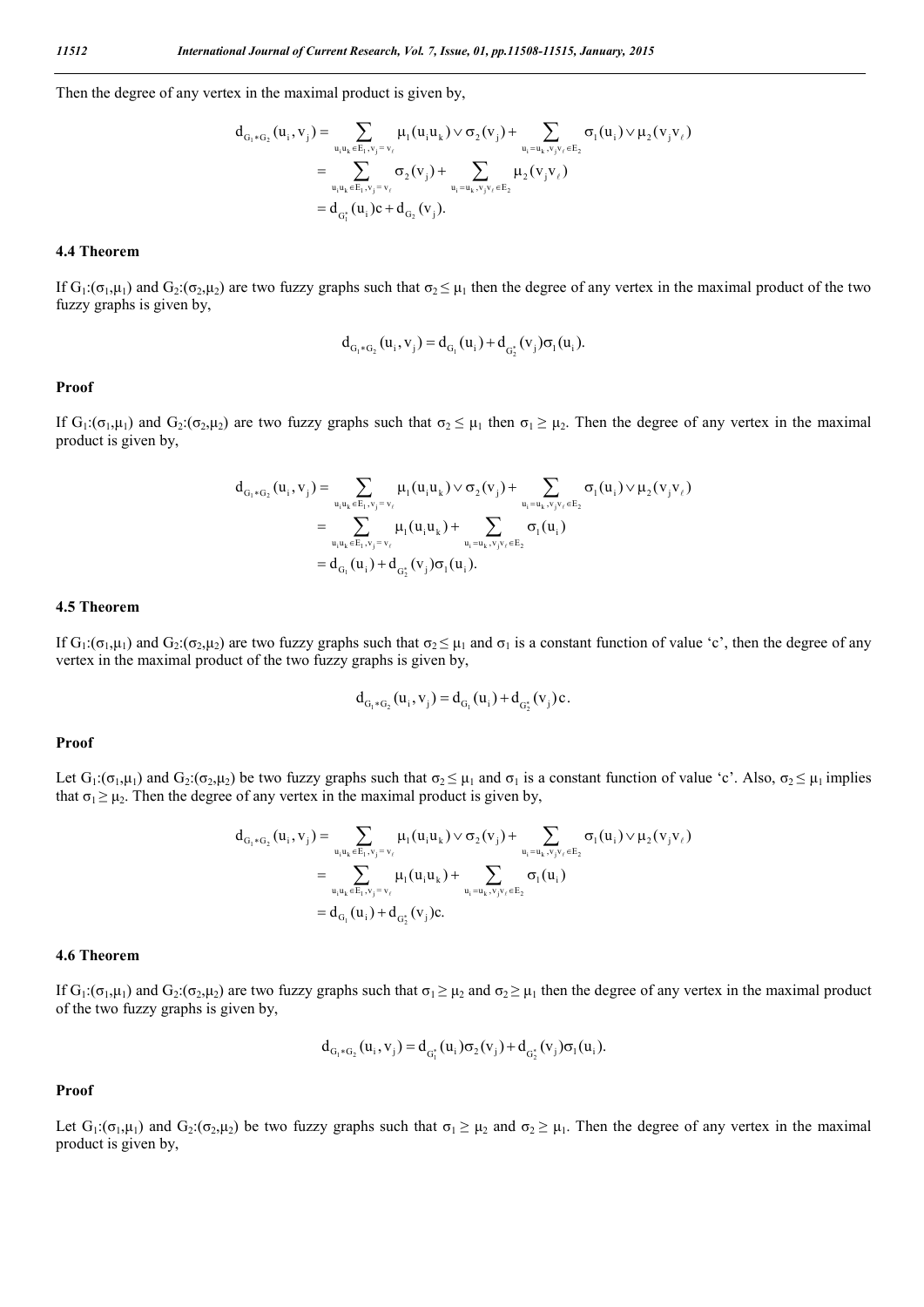$$
\begin{aligned} d_{G_{l} \ast G_{2}}(u_{i},v_{j}) & = \sum_{u_{i}u_{k} \in E_{1},v_{j} = v_{\ell}} \mu_{l}(u_{i}u_{k}) \vee \sigma_{2}(v_{j}) + \sum_{u_{i} = u_{k},v_{j}v_{\ell} \in E_{2}} \sigma_{l}(u_{i}) \vee \mu_{2}(v_{j}v_{\ell}) \\ & = \sum_{u_{i}u_{k} \in E_{1},v_{j} = v_{\ell}} \sigma_{2}(v_{j}) + \sum_{u_{i} = u_{k},v_{j}v_{\ell} \in E_{2}} \sigma_{l}(u_{i}) \\ & = d_{G_{l}^{\ast}}(u_{i})\sigma_{2}(v_{j}) + d_{G_{2}^{\ast}}(v_{j})\sigma_{l}(u_{i}). \end{aligned}
$$

# **4.7 Example**

Consider the maximal product of the two fuzzy graphs  $G_1: (\sigma_1, \mu_1)$  and  $G_2: (\sigma_2, \mu_2)$  such that  $\sigma_1 \leq \mu_2$  given in Figure 3 of Remark 3.6. Then the degree of any vertex in the maximal product of the two fuzzy graphs is given by,  $d_{G_i * G_2}(u_i, v_j) = d_{G_i^*}(u_i) \sigma_2(v_j) + d_{G_2}(v_i).$ 

Now,

 $d_{G_1 * G_2}(u_1, v_1) = 0.7 + 0.7 + 0.7 = 2.1$  and  $d_{G_1^*}(u_1) \sigma_2(v_1) + d_{G_2}(v_1) = 2(0.7) + 0.7 = 2.1$  $d_{G_1 * G_2}(u_3, v_2) = 0.7 + 0.8 + 0.8 = 2.3$  and  $d_{G_1^*}(u_3) \sigma_2(v_2) + d_{G_2}(v_2) = 2(0.8) + 0.7 = 2.3$ 

## **5. Regular property of maximal product**

If  $G_1: (\sigma_1, \mu_1)$  and  $G_2: (\sigma_2, \mu_2)$  are two regular fuzzy graphs then their maximal product  $G_1 * G_2$  need not be a regular fuzzy graph. It is illustrated with the following example.

#### **5.1 Example**

Consider the following two fuzzy graphs  $G_1: (\sigma_1, \mu_1)$  and  $G_2: (\sigma_2, \mu_2)$  which are regular but their maximal product  $G_1 * G_2$  is not a regular fuzzy graph.



**Fig.4.**

But with few restrictions it can be proved that the maximal product of two regular fuzzy graphs is regular. The following theorems explain the conditions for the maximal product of two regular fuzzy graphs to be regular.

## **5.2 Theorem**

If G<sub>1</sub>:(σ<sub>1</sub>,μ<sub>1</sub>) is a partially regular fuzzy graph and G<sub>2</sub>:(σ<sub>2</sub>,μ<sub>2</sub>) is a fuzzy graph such that  $\sigma_1 \leq \mu_2$  and  $\sigma_2$  is a constant function of value 'c', then their maximal product is regular if and only if  $G_2$  is regular.

#### **Proof**

Let  $G_1: (\sigma_1, \mu_1)$  be a partially regular fuzzy graph such that  $G_1^*$  is  $r_1$ -regular and  $G_2: (\sigma_2, \mu_2)$  be any fuzzy graph with  $\sigma_1 \leq \mu_2$  and  $\sigma_2$  is a constant function of value 'c'. Now assume that  $G_2: (\sigma_2,\mu_2)$  is a k-regular fuzzy graph. Then,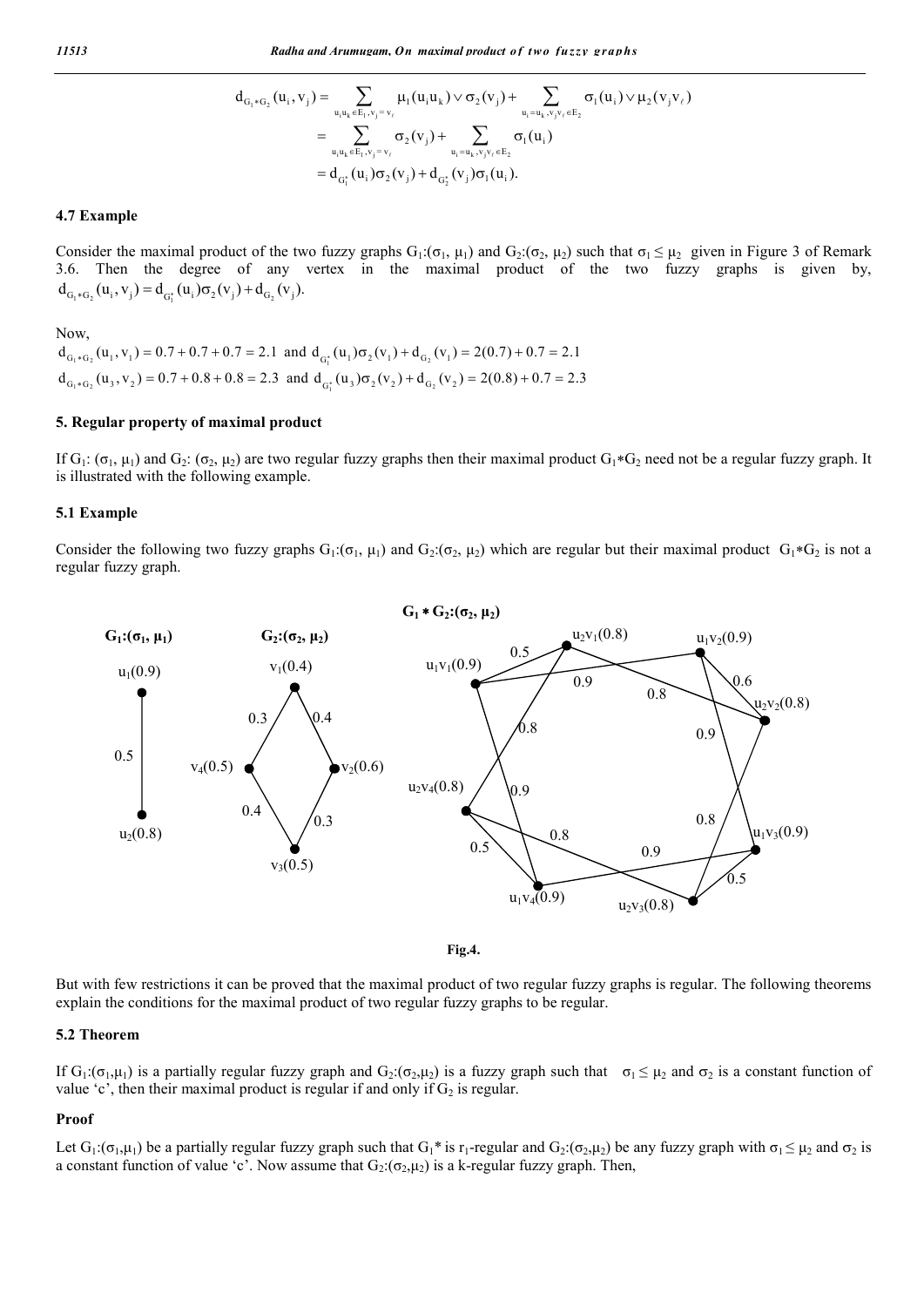$$
d_{G_1 * G_2}(u_i, v_j) = d_{G_1^*}(u_i) \sigma_2(v_j) + d_{G_2}(v_j) = r_i c + k.
$$

This is a constant for all vertices in  $V_1 \times V_2$ . Hence  $G_1 * G_2$  is a regular fuzzy graph. Conversely assume that  $G_1*G_2$  is a regular fuzzy graph. Then, for any two vertices  $(u_1,v_1)$  and  $(u_2,v_2)$  in  $V_1\times V_2$ ,

$$
d_{G_1 * G_2}(u_1, v_1) = d_{G_1 * G_2}(u_2, v_2)
$$
  
\n
$$
\Rightarrow d_{G_1^*}(u_1) \sigma_2(v_1) + d_{G_2}(v_1) = d_{G_1^*}(u_2) \sigma_2(v_2) + d_{G_2}(v_2)
$$
  
\n
$$
\Rightarrow r_1 c + d_{G_2}(v_1) = r_1 c + d_{G_2}(v_2)
$$
  
\n
$$
\Rightarrow d_{G_2}(v_1) = d_{G_2}(v_2)
$$

This is true for all vertices in  $G_2$ . Hence  $G_2$  is a regular fuzzy graph.

#### **5.3 Theorem**

If  $G_1: (\sigma_1, \mu_1)$  is a fuzzy graph and  $G_2: (\sigma_2, \mu_2)$  is a partially regular fuzzy graph such that  $\sigma_2 \leq \mu_1$  and  $\sigma_1$  is a constant function of value 'c', then their maximal product is regular if and only if  $G_1$  is regular.

**Proof:** Proof of this theorem is similar to that of the theorem 5.2.

#### **5.4 Theorem**

If G<sub>1</sub>:(σ<sub>1</sub>,μ<sub>1</sub>) is a partially regular fuzzy graph and G<sub>2</sub>:(σ<sub>2</sub>,μ<sub>2</sub>) is a fuzzy graph such that  $\sigma_1 \leq \mu_2$  and σ<sub>2</sub> is a constant function of value 'c', then their maximal product is regular if and only if  $G_2$  is regular.

# **5.5 Theorem**

If G<sub>1</sub>:(σ<sub>1</sub>,μ<sub>1</sub>) and G<sub>2</sub>:(σ<sub>2</sub>,μ<sub>2</sub>) are two partially regular fuzzy graphs such that σ<sub>1</sub> ≥ μ<sub>2</sub>, σ<sub>2</sub> ≥ μ<sub>1</sub> and σ<sub>2</sub> is a constant function of value 'c', then their maximal product is regular if and only if  $\sigma_1$  is a constant function.

#### **Proof**

Let  $G_1: (\sigma_1, \mu_1)$  and  $G_2: (\sigma_2, \mu_2)$  be partially regular fuzzy graphs such that  $\sigma_1 \geq \mu_2$ ,  $\sigma_2 \geq \mu_1$  and  $\sigma_2$  is a constant function of value 'c' with  $G_i^*$  is r<sub>i</sub>-regular, i=1,2. Now assume that  $\sigma_1$  is a constant function of value 'k'. Then,

$$
d_{G_1 * G_2}(u_i, v_j) = d_{G_1^*}(u_i)\sigma_2(v_j) + d_{G_2^*}(v_j)\sigma_1(u_i) = r_i c + r_2 k
$$

This is a constant for all vertices in  $V_1 \times V_2$ . Hence  $G_1 * G_2$  is a regular fuzzy graph. Conversely, assume that  $G_1 * G_2$  is a regular fuzzy graph. Then, for any two vertices  $(u_1, v_1)$  and  $(u_2, v_2)$  in  $V_1 \times V_2$ ,

$$
d_{G_1 * G_2}(u_1, v_1) = d_{G_1 * G_2}(u_2, v_2)
$$
  
\n
$$
\Rightarrow d_{G_1^*}(u_1) \sigma_2(v_1) + d_{G_2^*}(v_1) \sigma_1(u_1) = d_{G_1^*}(u_2) \sigma_2(v_2) + d_{G_2^*}(v_2) \sigma_1(u_2)
$$
  
\n
$$
\Rightarrow r_1 c + r_2 \sigma_1(u_1) = r_1 c + r_2 \sigma_1(u_2)
$$
  
\n
$$
\Rightarrow \sigma_1(u_1) = \sigma_1(u_2)
$$

This is true for all vertices in  $G_1$ . Hence  $\sigma_1$  is a constant function

#### **5.6 Remark**

The maximal product of two full regular fuzzy graphs need not be full regular. In the Example 5.1, the fuzzy graphs  $G_1: (\sigma_1, \mu_1)$  and  $G_2: (\sigma_2, \mu_2)$  are full regular and their maximal product  $G_1 * G_2$  is partially regular and not a full regular fuzzy graph. Also the maximal product of two complete regular fuzzy graphs is partially regular and not complete regular. This is illustrated through the following example. Consider the two complete regular fuzzy graphs  $G_1: (\sigma_1,\mu_1)$  and  $G_2: (\sigma_2,\mu_2)$  and their maximal product in Figure 5.